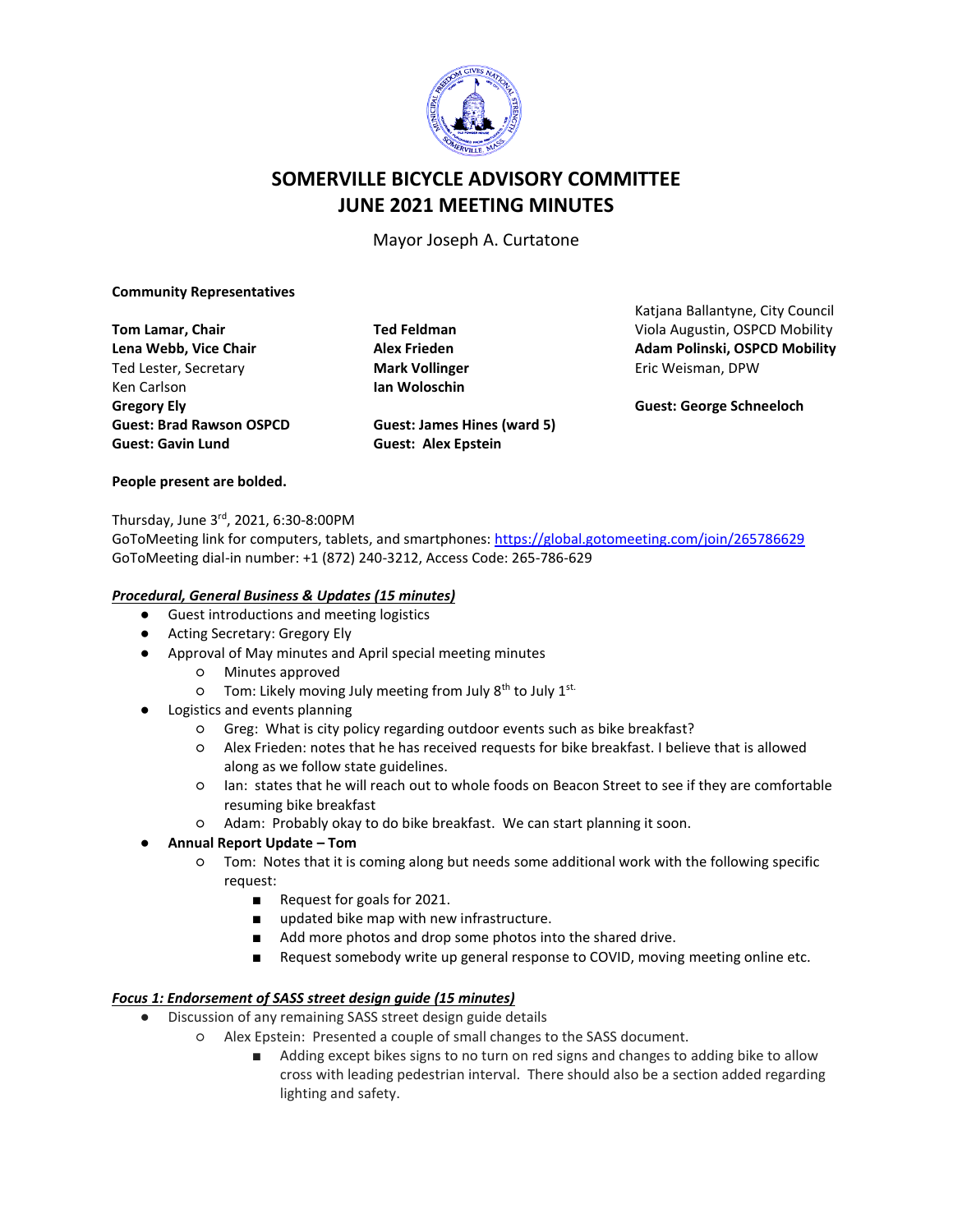- Tom: voices concern over document's recommendation of bump outs. Recommends city consult various committees (PTAC, SBAC, and accessibility) regarding bump outs.
- Alex E: states these changes have now been incorporated into the SASS design document.
- Brad: suggests change to language to be a single fatality at a HAWK light.
- Alex E: Will update the document to be correct.
- Greg: asked if there is data on HAWK lights compliance?
- Brad: We are collecting data and comparing to other intersections and traffic control devices.
- Committee votes to endorse the SASS street design guide.
	- The vote passes unanimously!

## *Focus 2: Western Washington Pilot Results (20 minutes)*

- Western Washington Pilot results staff
	- Adam: notes the process was rushed, data was also collected during COVID.
	- Ted: asks clarifying question, slightly confusing language on slides showing indicator improving when speed decreased
	- Brad: we actually saw speeds increase with Motor vehicle speeds.
	- Alex F: when was this data taken?
	- Adam: most of the traffic data was collected in March with crosswalk compliance data collected in May 2021.
	- Ted Feldman: Comment is the increased speed on Washington just part of the larger increase we saw nationally with increases in speeding during the pandemic?
	- Brad: valid point, this was a good point trying to integrate this with other data collected from the elsewhere in Somerville. Notes that are numerous confounding variables regarding pedestrian, driving, and biking due to larger behavior changes due to COVID.
	- Lena: asks to clarify how cross walk compliance metrics is determined.
	- Adam: Percentage of time person yields to a pedestrian.
	- Brad: people watch manually and with cameras too
- Discussion of results and suggested next steps. Curb utilization and parking counts. Numbers suggest decrease in parking demand when parking was removed.
	- Alex F: pre-pandemic vehicle speeds have gone up resulting a in a bias. Also notes that vertical separation on Beacon Street from raised crossing makes it feel significantly narrower rather than the more subtle and paint only sections along beacon street
	- Adam: skeptical of decreased parking counts are lower. Notes the biscuit closed and that may have decreased demand.
	- Ted F: Maybe we should look at how bus traffic level counts changed as a function of traffic counts. Might reduce confounding variables.
	- Greg: asks about suppressed bike counts and lack of connectivity. Although Beacon Street is close to pilot, there is a large gap without bike infrastructure between beacon and Dane and many cyclists won't feel comfortable biking on that stretch.
	- Brad Rawson: responded to lack of connectivity is problematic
	- Alex F: How effective were the queue jumps?
	- Adam: There was a slight difference in direction but cannot recall in which direction.
	- Alex F: When is repaving?
	- Brad: Won't start until fall and early winter.
	- Greg: asks about potential pilot between Dane and Beacon Street.
	- Brad: We said we would do the full section but got pushed back on parking removal.
	- Alex E: I would submit that having to justify closing the gap in a corridor based on how well the partial corridor is working is a bit backward...like justifying completing a crosswalk based on how well half a crosswalk is working.
	- Tom: I think the numbers look reasonable for bike/ped counts during the pandemic.
	- Tom: Notes bike lanes on Washington are very narrow and road condition is poor. This may have discouraged cyclists.